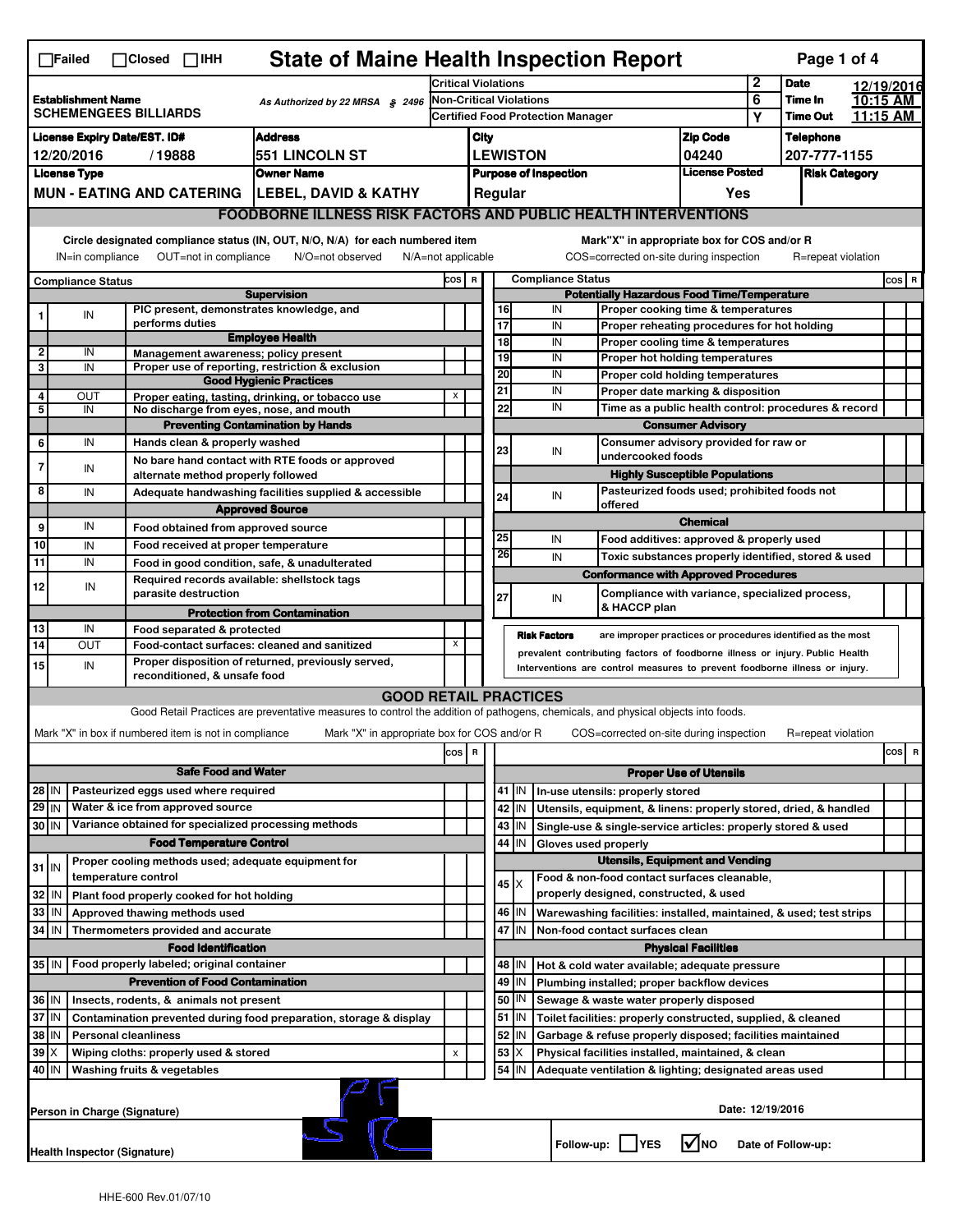|                                                                                          | Page 2 of 4        |              |                          |                                 |              |                          |                                  |  |
|------------------------------------------------------------------------------------------|--------------------|--------------|--------------------------|---------------------------------|--------------|--------------------------|----------------------------------|--|
| <b>Establishment Name</b><br><b>SCHEMENGEES BILLIARDS</b>                                |                    |              | As Authorized by 22 MRSA | 12/19/2016<br><b>Date</b>       |              |                          |                                  |  |
| License Expiry Date/EST. ID#<br><b>Address</b><br>12/20/2016<br>/19888<br>551 LINCOLN ST |                    |              |                          | City / State<br><b>LEWISTON</b> | /ME          | <b>Zip Code</b><br>04240 | <b>Telephone</b><br>207-777-1155 |  |
| <b>Temperature Observations</b>                                                          |                    |              |                          |                                 |              |                          |                                  |  |
| Location                                                                                 | <b>Temperature</b> |              |                          |                                 | <b>Notes</b> |                          |                                  |  |
| meat                                                                                     | 39                 | sandwich bar |                          |                                 |              |                          |                                  |  |
| Rinse cycle                                                                              | $190+$             |              |                          |                                 |              |                          |                                  |  |
| wash cycle                                                                               | $150+$             |              |                          |                                 |              |                          |                                  |  |
| Salad dressing                                                                           | 40                 |              |                          |                                 |              |                          |                                  |  |
| walk-in cooler                                                                           | 38                 |              |                          |                                 |              |                          |                                  |  |
| hot water                                                                                | $110 +$            |              |                          |                                 |              |                          |                                  |  |
| cooler                                                                                   | 38                 |              |                          |                                 |              |                          |                                  |  |

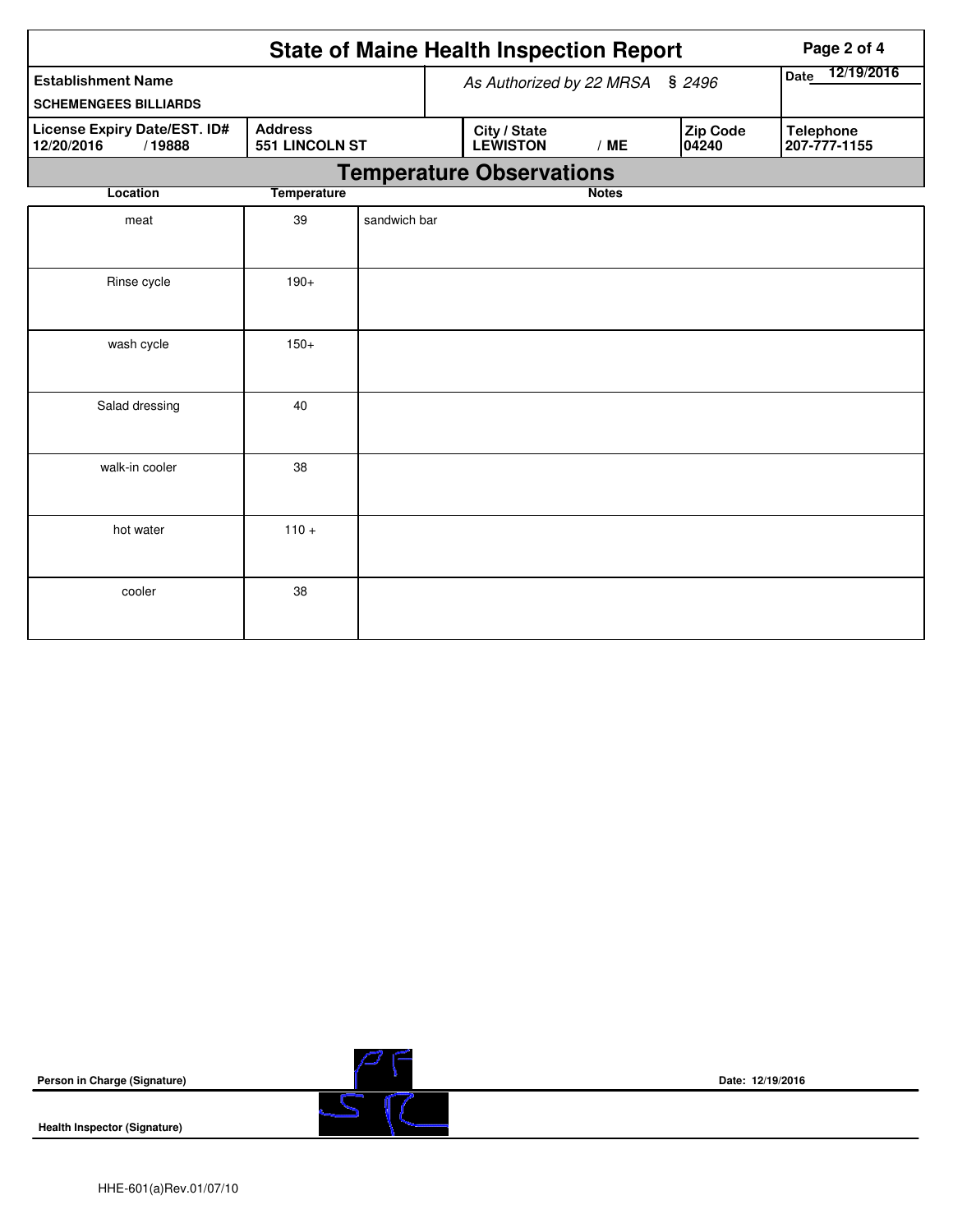|                                                                                                                                                                                                                                                            | <b>State of Maine Health Inspection Report</b>                                                           |                                            |    |                          | Page 3 of 4        |
|------------------------------------------------------------------------------------------------------------------------------------------------------------------------------------------------------------------------------------------------------------|----------------------------------------------------------------------------------------------------------|--------------------------------------------|----|--------------------------|--------------------|
| <b>Establishment Name</b>                                                                                                                                                                                                                                  |                                                                                                          |                                            |    |                          | 12/19/2016<br>Date |
| <b>SCHEMENGEES BILLIARDS</b>                                                                                                                                                                                                                               |                                                                                                          |                                            |    |                          |                    |
| License Expiry Date/EST. ID#<br>12/20/2016<br>/19888                                                                                                                                                                                                       | <b>Address</b><br><b>551 LINCOLN ST</b>                                                                  | City / State<br><b>LEWISTON</b>            | ME | <b>Zip Code</b><br>04240 |                    |
|                                                                                                                                                                                                                                                            |                                                                                                          | <b>Observations and Corrective Actions</b> |    |                          |                    |
|                                                                                                                                                                                                                                                            | Violations cited in this report must be corrected within the time frames below, or as stated in sections | 8-405.11 and 8-406.11 of the Food Code     |    |                          |                    |
| 4: 2-401.11: C: Food employee is eating, drinking, or using any tobacco where the contamination of exposed FOOD; clean EQUIPMENT, UTENSILS,<br>and LINENS; unwrapped SINGLE-SERVICE and SINGLE-USE ARTICLES; or other items needing protection can result. |                                                                                                          |                                            |    |                          |                    |
| INSPECTOR NOTES: drinks need covers cos                                                                                                                                                                                                                    |                                                                                                          |                                            |    |                          |                    |
| 14: 4-601.11.(A): C: Equipment food-contact surfaces and utensils are not clean to sight and touch.                                                                                                                                                        |                                                                                                          |                                            |    |                          |                    |
| INSPECTOR NOTES: clean slicer cos                                                                                                                                                                                                                          |                                                                                                          |                                            |    |                          |                    |
| 39: 3-304.14.(B).(1): N: Wiping cloths used for wiping counters and other equipment surfaces not held between uses in a chemical sanitizer.                                                                                                                |                                                                                                          |                                            |    |                          |                    |
| INSPECTOR NOTES: Wet wiping cloths need to be held in sanitizer bucket cos                                                                                                                                                                                 |                                                                                                          |                                            |    |                          |                    |
| 45: 4-204.12: N: Equipment openings, closures and deflectors are improperly designed and constructed.                                                                                                                                                      |                                                                                                          |                                            |    |                          |                    |
| INSPECTOR NOTES: replace split door seals refrigeration units                                                                                                                                                                                              |                                                                                                          |                                            |    |                          |                    |
| 45: 4-204.19: N: Can openers on vending machines not protected.                                                                                                                                                                                            |                                                                                                          |                                            |    |                          |                    |
| INSPECTOR NOTES: clean can opener cos                                                                                                                                                                                                                      |                                                                                                          |                                            |    |                          |                    |
| 45: 4-501.12: N: Cutting surfaces not easily cleanable.                                                                                                                                                                                                    |                                                                                                          |                                            |    |                          |                    |
| INSPECTOR NOTES: replace cuting board                                                                                                                                                                                                                      |                                                                                                          |                                            |    |                          |                    |
| 53: 6-201.13.(A): N: Floor and wall junctures are not enclosed and sealed.                                                                                                                                                                                 |                                                                                                          |                                            |    |                          |                    |
| INSPECTOR NOTES: install cove base where missing                                                                                                                                                                                                           |                                                                                                          |                                            |    |                          |                    |
| 53: 6-501.12: N: The physical facilities are not clean.                                                                                                                                                                                                    |                                                                                                          |                                            |    |                          |                    |
| <b>INSPECTOR NOTES: clean walls</b>                                                                                                                                                                                                                        |                                                                                                          |                                            |    |                          |                    |
|                                                                                                                                                                                                                                                            |                                                                                                          |                                            |    |                          |                    |
|                                                                                                                                                                                                                                                            |                                                                                                          |                                            |    |                          |                    |
|                                                                                                                                                                                                                                                            |                                                                                                          |                                            |    |                          |                    |
|                                                                                                                                                                                                                                                            |                                                                                                          |                                            |    |                          |                    |